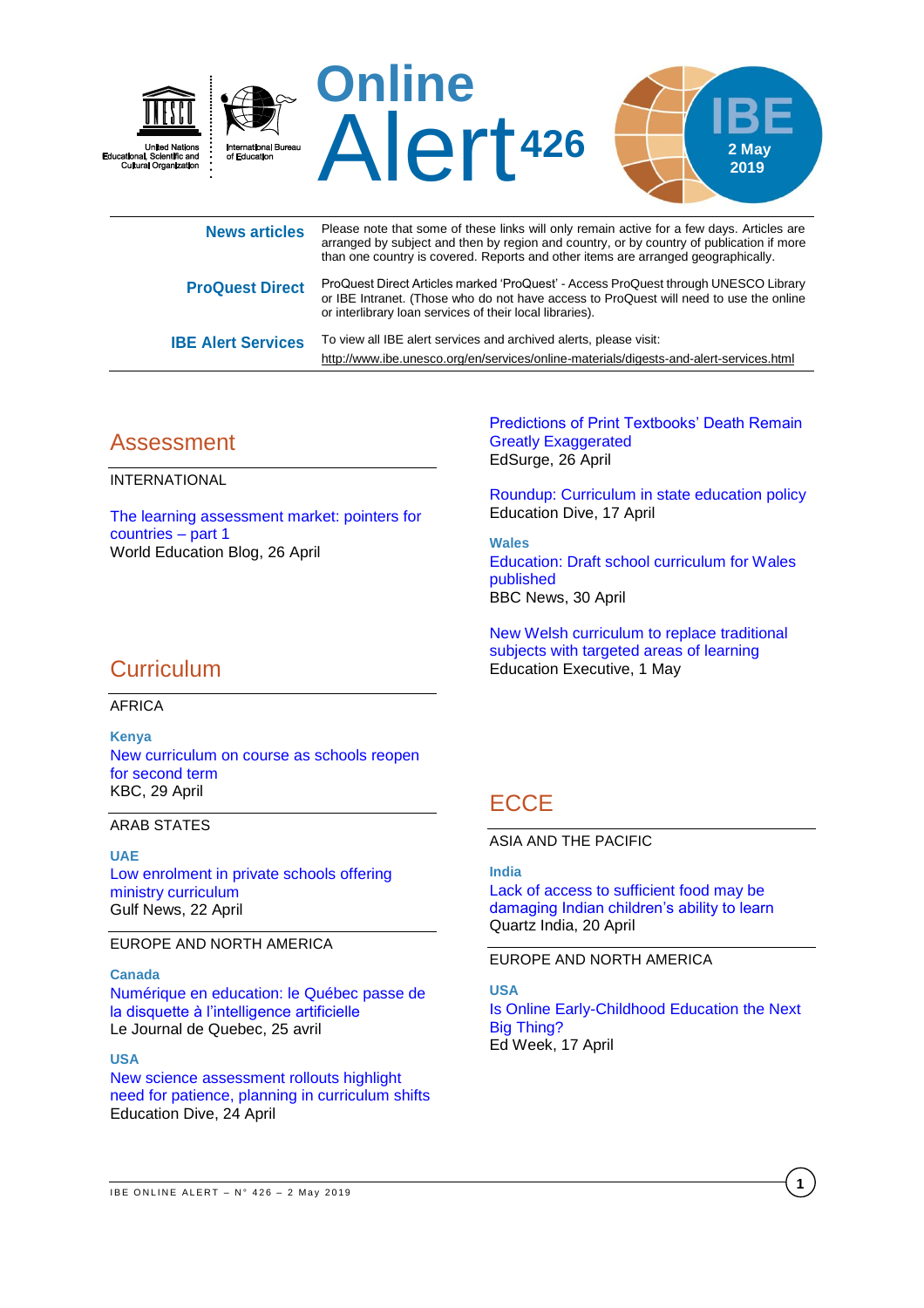### INTERNATIONAL

[Act now! Investing in the foundations of](https://www.globalpartnership.org/blog/act-now-investing-foundations-learning-all-children?audience-profile=international-organization&utm_source=Global%20Partnership%20For%20Education&utm_campaign=9170afd6e6-French%20Campaign%20-%202019-04-17-02-00-07&utm_medium=email&utm_term=0_90856a3035-9170afd6e6-173960077)  [learning for all children](https://www.globalpartnership.org/blog/act-now-investing-foundations-learning-all-children?audience-profile=international-organization&utm_source=Global%20Partnership%20For%20Education&utm_campaign=9170afd6e6-French%20Campaign%20-%202019-04-17-02-00-07&utm_medium=email&utm_term=0_90856a3035-9170afd6e6-173960077) GPE, 16 April [French](https://www.globalpartnership.org/fr/blog/il-est-temps-dagir-investir-dans-les-bases-de-lapprentissage-pour-tous-les-enfants?audience-profile=international-organization&utm_source=Global%20Partnership%20For%20Education&utm_campaign=9170afd6e6-French%20Campaign%20-%202019-04-17-02-00-07&utm_medium=email&utm_term=0_90856a3035-9170afd6e6-173960077)

## Inclusive education

#### EUROPE AND NORTH AMERICA

**USA** [Wide Disparities Found In Special Ed](https://www.disabilityscoop.com/2019/04/25/wide-disparities-special-ed-enrollment/26494/)  **[Enrollment](https://www.disabilityscoop.com/2019/04/25/wide-disparities-special-ed-enrollment/26494/)** disabilityscoop, 25 April

# Education in emergencies

#### ARAB STATES

**Syria**

[UNESCO and Kayany Foundation launch the](http://www.unesco.org/new/en/beirut/single-view/news/unesco_and_kayany_foundation_launch_the_unesco_middle_school/)  [UNESCO Middle Schools for Syrian Refugees](http://www.unesco.org/new/en/beirut/single-view/news/unesco_and_kayany_foundation_launch_the_unesco_middle_school/) UNESCO Beirut, 23 April

# Education system

EUROPE AND NORTH AMERICA

**Europe**

[Aligning education and social protection to](http://blogs.worldbank.org/education/aligning-education-and-social-protection-boost-education-equity-europe)  [boost education equity in Europe](http://blogs.worldbank.org/education/aligning-education-and-social-protection-boost-education-equity-europe) The World Bank, 15 April

### LATIN AMERICA AND THE CARIBBEAN

#### **Haiti**

Haïti [: Le secteur de l'éducation, affecté par la](http://www.alterpresse.org/spip.php?article24265#.XMhLAegzaHt)  [recrudescence de l'insécurité, selon le Rept](http://www.alterpresse.org/spip.php?article24265#.XMhLAegzaHt) Alter Presse, 26 avril

## **Literacy**

### AFRICA

[Empowering African writers to publish quality](https://www.globalpartnership.org/blog/empowering-african-writers-publish-quality-reading-materials-local-languages)  [reading materials in local languages](https://www.globalpartnership.org/blog/empowering-african-writers-publish-quality-reading-materials-local-languages) GPE, 23 April [French](https://www.globalpartnership.org/fr/blog/doter-les-auteurs-africains-des-moyens-de-publier-des-ouvrages-de-qualite-dans-les-langues-locales)

### LATIN AMERICA AND THE CARIBBEAN

**Argentina** [Educación indígena: el analfabetismo duplica](https://www.infobae.com/educacion/2019/04/24/educacion-indigena-el-analfabetismo-duplica-el-promedio-nacional-y-faltan-docentes-preparados/)  [el promedio nacional y faltan docentes](https://www.infobae.com/educacion/2019/04/24/educacion-indigena-el-analfabetismo-duplica-el-promedio-nacional-y-faltan-docentes-preparados/)  [preparados](https://www.infobae.com/educacion/2019/04/24/educacion-indigena-el-analfabetismo-duplica-el-promedio-nacional-y-faltan-docentes-preparados/) infobae, 24 abril

# Primary education

#### LATIN AMERICA AND THE CARIBBEAN

**Mexico**

[Los niños de primero y segundo de primaria](https://adnpolitico.com/mexico/2019/04/22/los-ninos-de-primero-y-segundo-de-primaria-pasaran-de-ano-con-solo-cursar)  [pasarán de año con solo cursar](https://adnpolitico.com/mexico/2019/04/22/los-ninos-de-primero-y-segundo-de-primaria-pasaran-de-ano-con-solo-cursar) adn politico, 24 abril

# Education policy and planning

### ARAB STATES

**Pakistan** [Efforts on for centralised education policy:](https://www.dawn.com/news/1477813)  [minister](https://www.dawn.com/news/1477813) DAWN, 23 April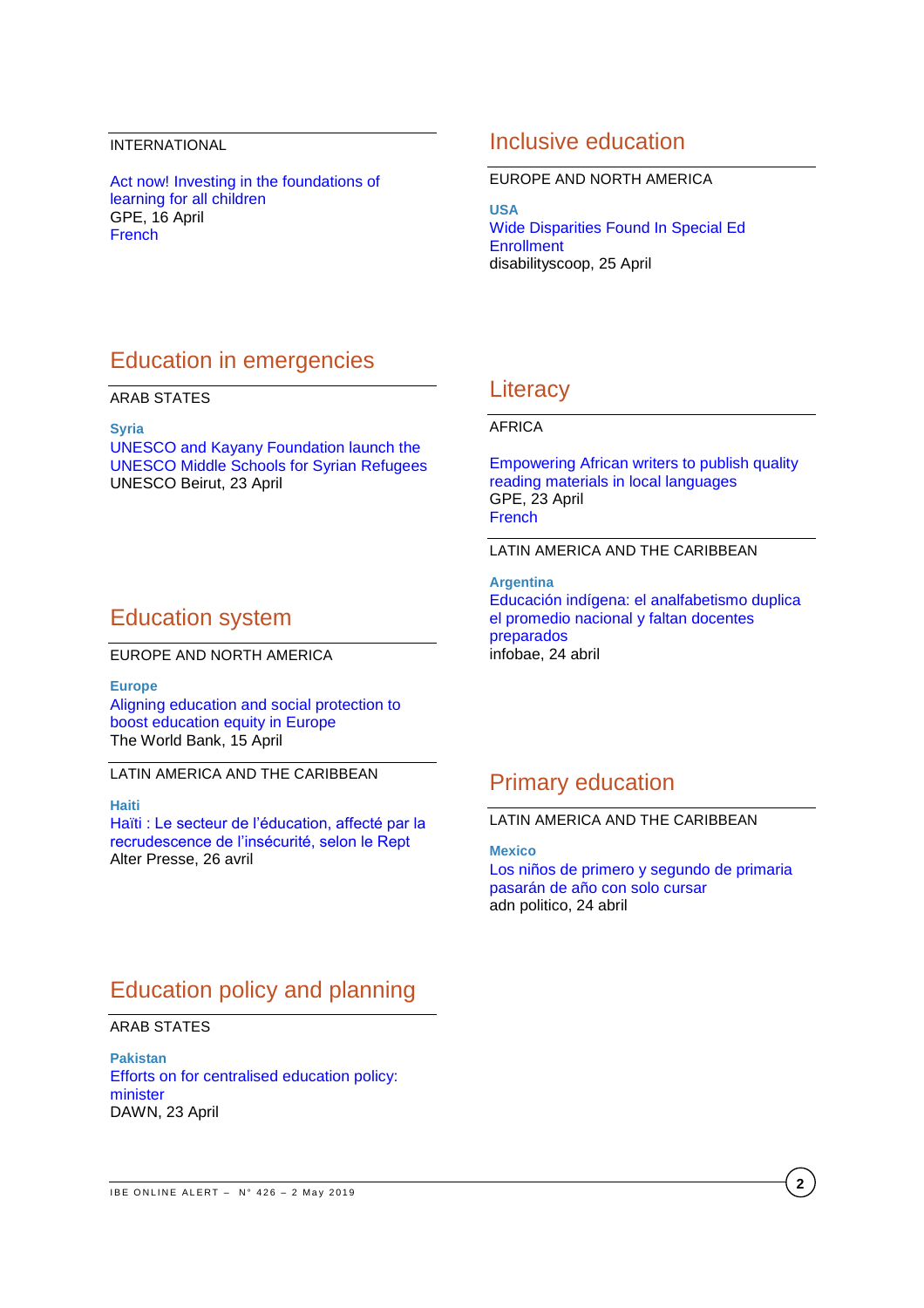# School violence and bullying

#### EUROPE AND NORTH AMERICA

**United Kingdom** [Teachers face weekly violence from pupils,](https://www.bbc.com/news/education-47964155?intlink_from_url=&link_location=live-reporting-story)  [says survey](https://www.bbc.com/news/education-47964155?intlink_from_url=&link_location=live-reporting-story) BBC News, 20 April

### **USA**

[The 20-Year-Old Federal Education Provision](https://www.the74million.org/article/the-20-year-old-federal-education-provision-youve-never-heard-of-for-decades-students-have-had-the-right-to-transfer-out-of-persistently-dangerous-schools/)  [You've Never Heard Of: For Decades,](https://www.the74million.org/article/the-20-year-old-federal-education-provision-youve-never-heard-of-for-decades-students-have-had-the-right-to-transfer-out-of-persistently-dangerous-schools/)  [Students Have Had the Right to Transfer Out](https://www.the74million.org/article/the-20-year-old-federal-education-provision-youve-never-heard-of-for-decades-students-have-had-the-right-to-transfer-out-of-persistently-dangerous-schools/)  [of 'Persistently Dangerous' Schools](https://www.the74million.org/article/the-20-year-old-federal-education-provision-youve-never-heard-of-for-decades-students-have-had-the-right-to-transfer-out-of-persistently-dangerous-schools/) The 74, 24 April

# **Teachers**

### ARAB STATES

**Pakistan** [Pilot project launched to 'revolutionise](https://www.dawn.com/news/1478334)  [Pakistan's teacher education system'](https://www.dawn.com/news/1478334) DAWN, 25 April

### EUROPE AND NORTH AMERICA

**United Kingdom** [Teachers 'paying for resources out of own](https://www.bbc.com/news/education-47964154)  [money'](https://www.bbc.com/news/education-47964154) BBC News, 18 April

**USA** [Teacher Salaries Fell 4.5% Over the Last](https://www.usnews.com/news/education-news/articles/2019-04-29/teacher-salaries-fell-45-over-the-last-decade)  **[Decade](https://www.usnews.com/news/education-news/articles/2019-04-29/teacher-salaries-fell-45-over-the-last-decade)** U.S. News & World Report, 29 April

#### [How much screen time is too much? Over two](https://www.newsweek.com/how-much-screen-time-too-much-over-two-hours-day-linked-adhd-and-behavioral-1397765)  [hours per day linked with ADHD and](https://www.newsweek.com/how-much-screen-time-too-much-over-two-hours-day-linked-adhd-and-behavioral-1397765)  [behavioral problems](https://www.newsweek.com/how-much-screen-time-too-much-over-two-hours-day-linked-adhd-and-behavioral-1397765) Newsweek, 17 April

#### LATIN AMERICA AND THE CARIBBEAN

**Nicaragua** [La innovadora aplicación para educación](https://www.tn8.tv/nacionales/474019-la-innovadora-aplicacion-para-educacion-secundaria-en-nicaragua/)  [secundaria en Nicaragua](https://www.tn8.tv/nacionales/474019-la-innovadora-aplicacion-para-educacion-secundaria-en-nicaragua/) tn8, 23 abril

#### INTERNATIONAL

[Augmented Reality: The Future of Education](https://interestingengineering.com/augmented-reality-the-future-of-education) Interesting Engineering, 22 April

[How Education Tackles Cybersecurity](https://thejournal.com/articles/2019/04/25/how-education-tackles-cybersecurity.aspx) THE Journal, 25 April

[Taming Big Data in Education with Cognitive](https://www.thetechedvocate.org/taming-big-data-in-education-with-cognitive-computing/)  **[Computing](https://www.thetechedvocate.org/taming-big-data-in-education-with-cognitive-computing/)** The Tech Edvocate, 26 April

# Women in STEM

#### AFRICA

**Ghana** [Ghanian girls empowered to study STEM](https://www.youtube.com/watch?v=Xuj0AK3QiVo)  [subjects \(VIDEO\)](https://www.youtube.com/watch?v=Xuj0AK3QiVo) UNESCO, 7 February

### EUROPE AND NORTH AMERICA

**USA** [Girls Outshine Boys on Federal Exam of Tech,](https://www.edweek.org/ew/articles/2019/04/30/girls-outshine-boys-on-federal-exam-of.html)  [Engineering Skills](https://www.edweek.org/ew/articles/2019/04/30/girls-outshine-boys-on-federal-exam-of.html) Education Week, 30 April

# Technology & Education

## EUROPE AND NORTH AMERICA

**USA** [Funding Is Top Roadblock to AR & VR in](https://thejournal.com/articles/2019/04/22/funding-is-top-roadblock-to-ar-vr-in-schools.aspx)  **[Schools](https://thejournal.com/articles/2019/04/22/funding-is-top-roadblock-to-ar-vr-in-schools.aspx)** THE Journal, 22 April

**3**